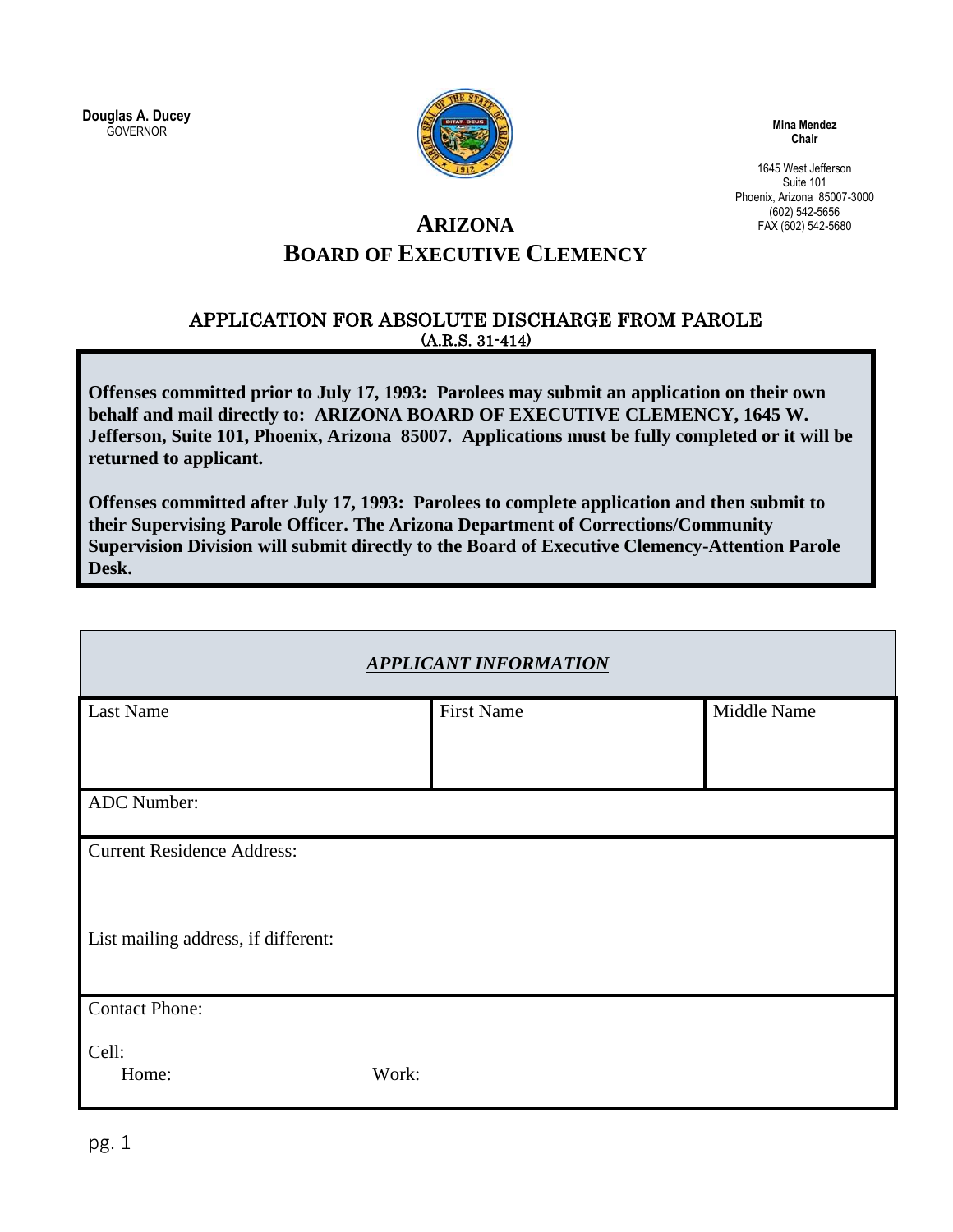## EMPLOYMENT

| Employer | Type of Work | Date Employed | <b>Termination Date &amp; Reason</b><br>for leaving |
|----------|--------------|---------------|-----------------------------------------------------|
|          |              |               |                                                     |
|          |              |               |                                                     |
|          |              |               |                                                     |
|          |              |               |                                                     |
|          |              |               |                                                     |
|          |              |               |                                                     |

#### OFFENSE INFORMATION

| Offense(s) for Absolute<br>Discharge | CR Number | County | Sentence |
|--------------------------------------|-----------|--------|----------|
|                                      |           |        |          |
|                                      |           |        |          |
|                                      |           |        |          |
|                                      |           |        |          |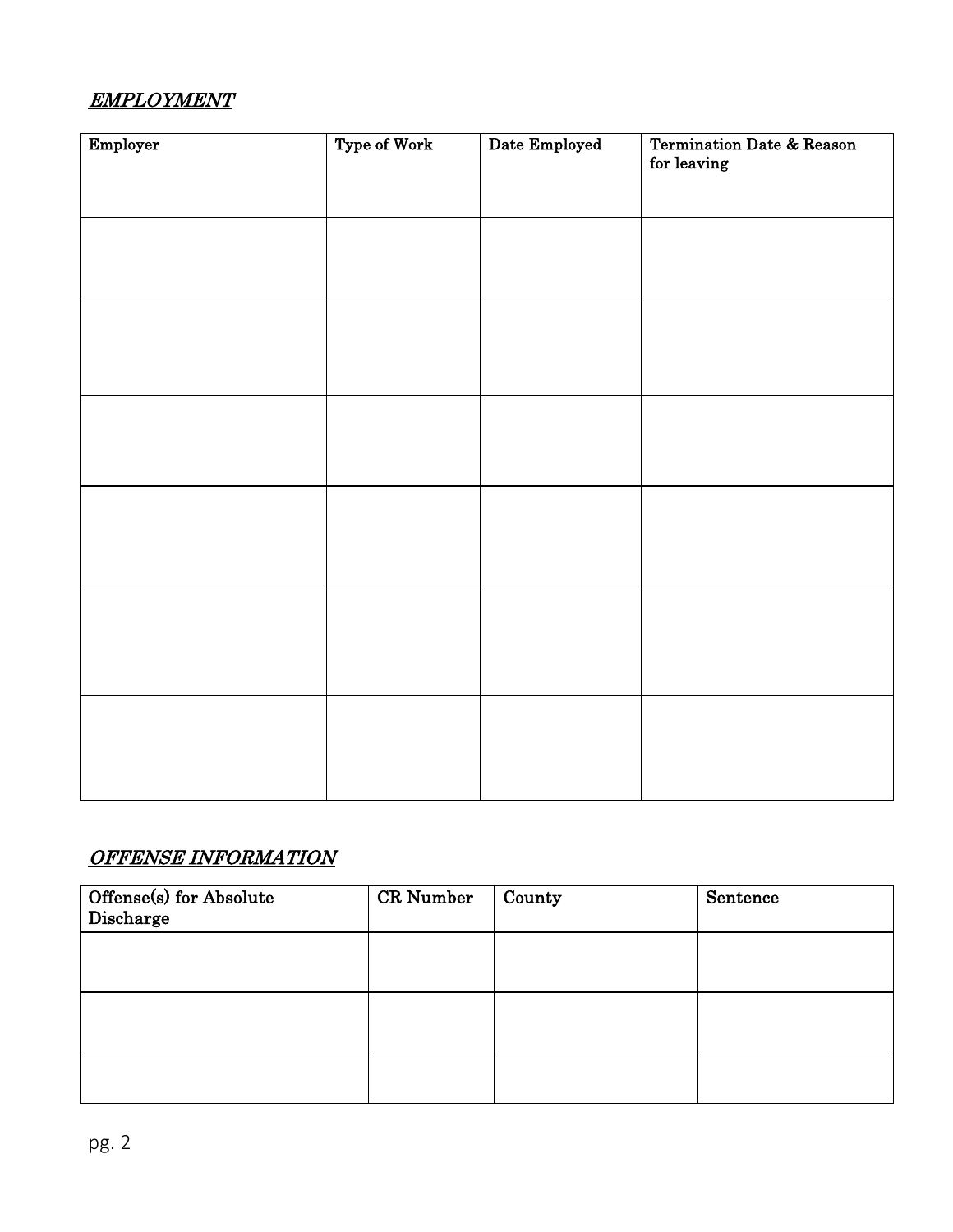| Describe your behavior while on parole that demonstrates that you are a law abiding citizen, a<br>contributor to the community and are no longer a risk to others. |  |  |
|--------------------------------------------------------------------------------------------------------------------------------------------------------------------|--|--|
|                                                                                                                                                                    |  |  |
|                                                                                                                                                                    |  |  |
|                                                                                                                                                                    |  |  |
|                                                                                                                                                                    |  |  |
|                                                                                                                                                                    |  |  |
|                                                                                                                                                                    |  |  |
|                                                                                                                                                                    |  |  |
| 1. Date of Parole Grant:                                                                                                                                           |  |  |

2. If any, sentence expiration date: \_\_\_\_\_\_\_\_\_\_\_\_\_\_\_\_\_\_\_\_\_\_\_\_\_\_\_\_\_\_

3. Was restitution imposed on sentence(s)? (circle one) Yes No

4. If so, what was the order amount?  $\quad \quad \text{\AA}$ 

5. In order to receive Absolute Discharge, restitution must be paid in full. Is your court-ordered restitution been satisfied with the court? (circle one) Yes No

## PRIOR CONVICTIONS

| Offense(s) | Cause<br>Number | State/County | Sentence |
|------------|-----------------|--------------|----------|
|            |                 |              |          |
|            |                 |              |          |
|            |                 |              |          |
|            |                 |              |          |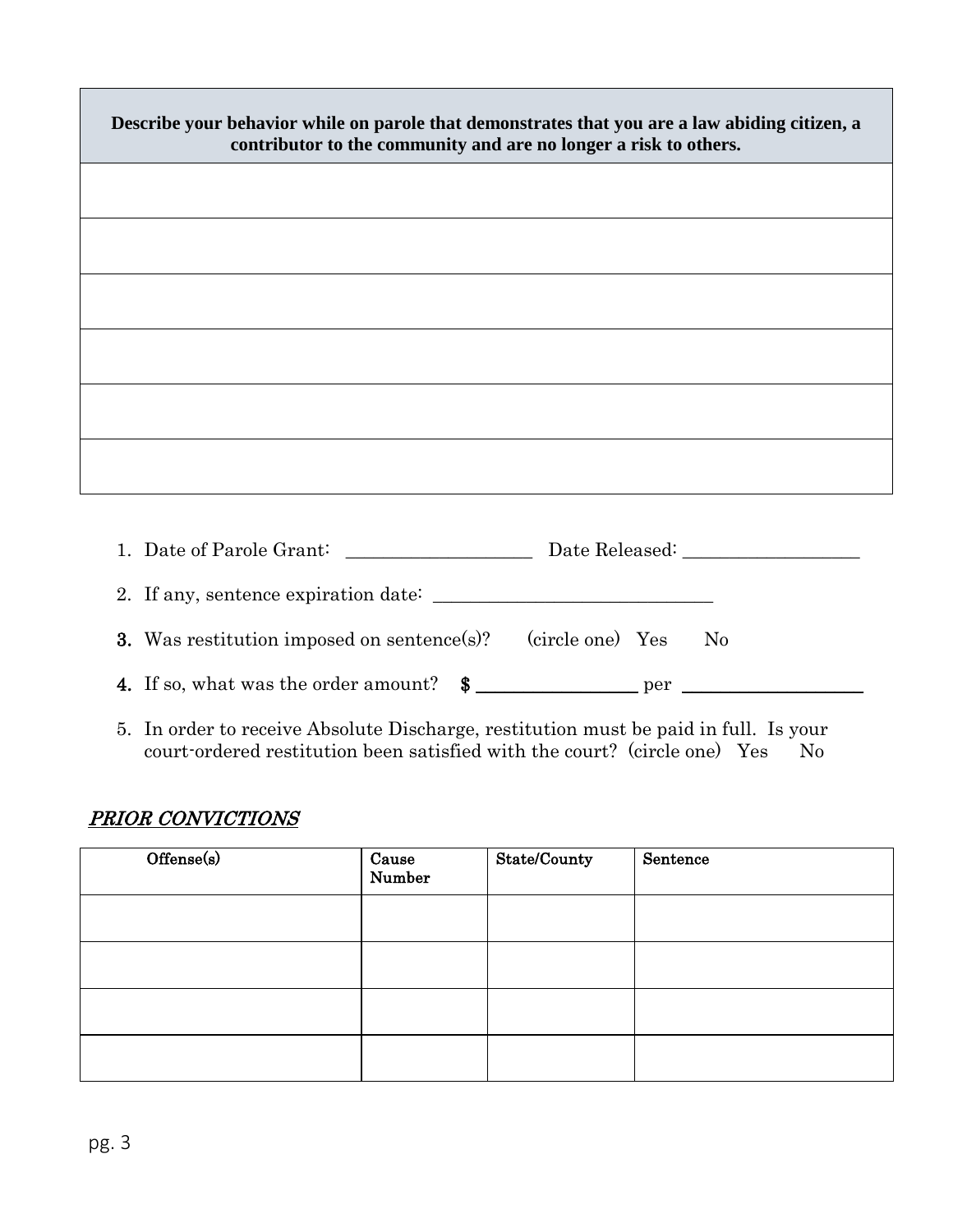#### PAROLE CONDITIONS

List any special release conditions imposed by the Board of Executive Clemency:

## PAROLE SUPERVISION

| <b>FAMILY/SUPPORT INFORMATION</b>                                                   |         |      |                                 |         |
|-------------------------------------------------------------------------------------|---------|------|---------------------------------|---------|
| <b>Current Marital Status:</b>                                                      | Single  |      | Divorced                        | Widow   |
|                                                                                     | Married |      | $\Box$ Separated                | Widower |
| If any, how many children<br>reside with you under the age<br>of eighteen (18)?     |         |      |                                 |         |
| Please list key individual (s) that has provided support to you since your release. |         |      |                                 |         |
| Name:                                                                               |         | Age: | Relationship & Type of Support: |         |
| 1.                                                                                  |         |      |                                 |         |
| 2.                                                                                  |         |      |                                 |         |
| 3.                                                                                  |         |      |                                 |         |
| 4.                                                                                  |         |      |                                 |         |
| 5.                                                                                  |         |      |                                 |         |

#### 1. How would your parole officer describe your RELEASE behavior to the Board?

\_\_\_\_\_\_\_\_\_\_\_\_\_\_\_\_\_\_\_\_\_\_\_\_\_\_\_\_\_\_\_\_\_\_\_\_\_\_\_\_\_\_\_\_\_\_\_\_\_\_\_\_\_\_\_\_\_\_\_\_\_\_\_\_\_\_\_\_\_\_\_\_\_\_\_\_\_\_\_\_\_\_

 $\_$  , and the set of the set of the set of the set of the set of the set of the set of the set of the set of the set of the set of the set of the set of the set of the set of the set of the set of the set of the set of th

\_\_\_\_\_\_\_\_\_\_\_\_\_\_\_\_\_\_\_\_\_\_\_\_\_\_\_\_\_\_\_\_\_\_\_\_\_\_\_\_\_\_\_\_\_\_\_\_\_\_\_\_\_\_\_\_\_\_\_\_\_\_\_\_\_\_\_\_\_\_\_\_\_\_\_\_\_\_\_\_\_\_

\_\_\_\_\_\_\_\_\_\_\_\_\_\_\_\_\_\_\_\_\_\_\_\_\_\_\_\_\_\_\_\_\_\_\_\_\_\_\_\_\_\_\_\_\_\_\_\_\_\_\_\_\_\_\_\_\_\_\_\_\_\_\_\_\_\_\_\_\_\_\_\_\_\_\_\_\_\_\_\_\_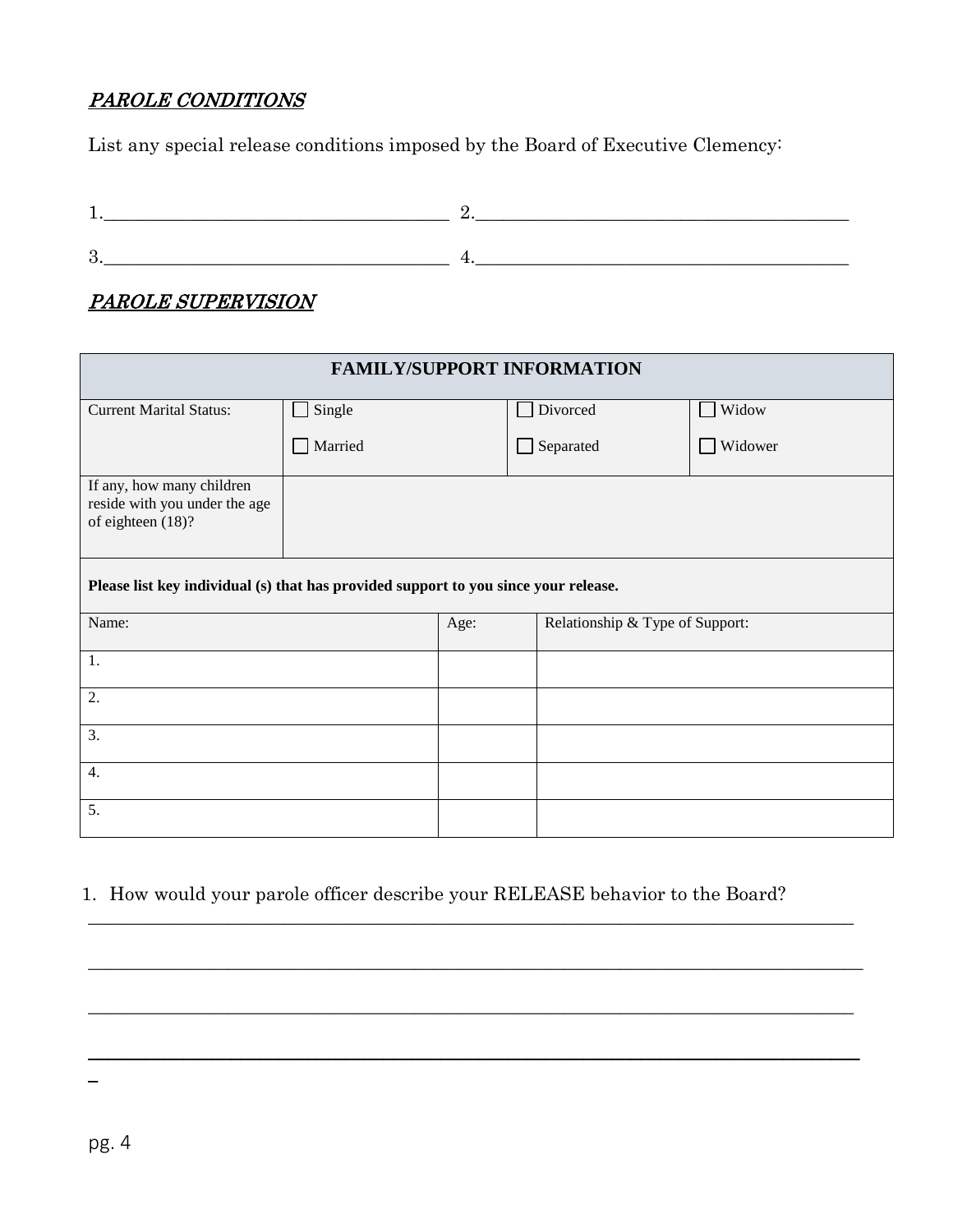|      | $\cdot$          | $\mathbf{v}$ $\mathbf{r}$ |  |
|------|------------------|---------------------------|--|
| Year | <b>Violation</b> |                           |  |
|      |                  |                           |  |
|      |                  |                           |  |
|      |                  |                           |  |
|      |                  |                           |  |
|      |                  |                           |  |
|      |                  |                           |  |
|      |                  |                           |  |
|      |                  |                           |  |
|      |                  |                           |  |
|      |                  |                           |  |

**List any violations and any sanctions that have occurred during your parole:**

| During parole, have you ever been returned to custody? (circle one) Yes | N <sub>0</sub> |
|-------------------------------------------------------------------------|----------------|
| If any, what caused your return?                                        |                |

\_\_\_\_\_\_\_\_\_\_\_\_\_\_\_\_\_\_\_\_\_\_\_\_\_\_\_\_\_\_\_\_\_\_\_\_\_\_\_\_\_\_\_\_\_\_\_\_\_\_\_\_\_\_\_\_\_\_\_\_\_\_\_\_\_\_\_\_\_\_\_\_\_\_\_

\_\_\_\_\_\_\_\_\_\_\_\_\_\_\_\_\_\_\_\_\_\_\_\_\_\_\_\_\_\_\_\_\_\_\_\_\_\_\_\_\_\_\_\_\_\_\_\_\_\_\_\_\_\_\_\_\_\_\_\_\_\_\_\_\_\_\_\_\_\_\_\_\_\_\_

\_\_\_\_\_\_\_\_\_\_\_\_\_\_\_\_\_\_\_\_\_\_\_\_\_\_\_\_\_\_\_\_\_\_\_\_\_\_\_\_\_\_\_\_\_\_\_\_\_\_\_\_\_\_\_\_\_\_\_\_\_\_\_\_\_\_\_\_\_\_\_\_\_\_\_

\_\_\_\_\_\_\_\_\_\_\_\_\_\_\_\_\_\_\_\_\_\_\_\_\_\_\_\_\_\_\_\_\_\_\_\_\_\_\_\_\_\_\_\_\_\_\_\_\_\_\_\_\_\_\_\_\_\_\_\_\_\_\_\_\_\_\_\_\_\_\_\_\_\_\_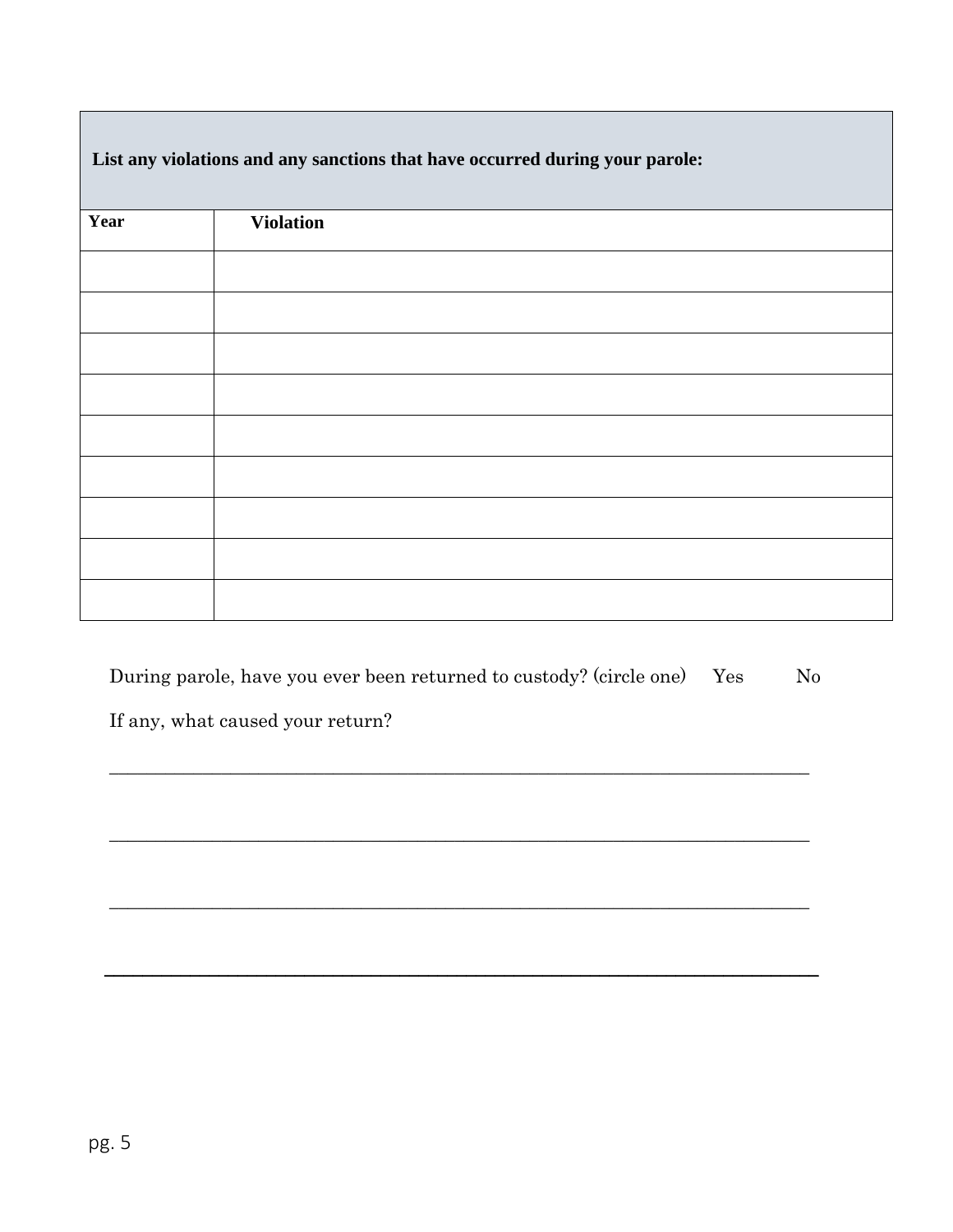## PROGRAM ATTENDANCE

| List programs you have attended and COMPLETED while on parole |
|---------------------------------------------------------------|
| 1.                                                            |
| 2.                                                            |
| 3.                                                            |
| 4.                                                            |
| 5.                                                            |

What program was most beneficial to you and why?  $1.$ 

#### List five factors that the Board members should consider when determining to grant you an absolute discharge from your sentence?

---------------------------------

| 1. |                    |  |
|----|--------------------|--|
|    | 2. $\qquad \qquad$ |  |
|    |                    |  |
| 4. |                    |  |
| 5. |                    |  |

 $\overline{\phantom{a}}$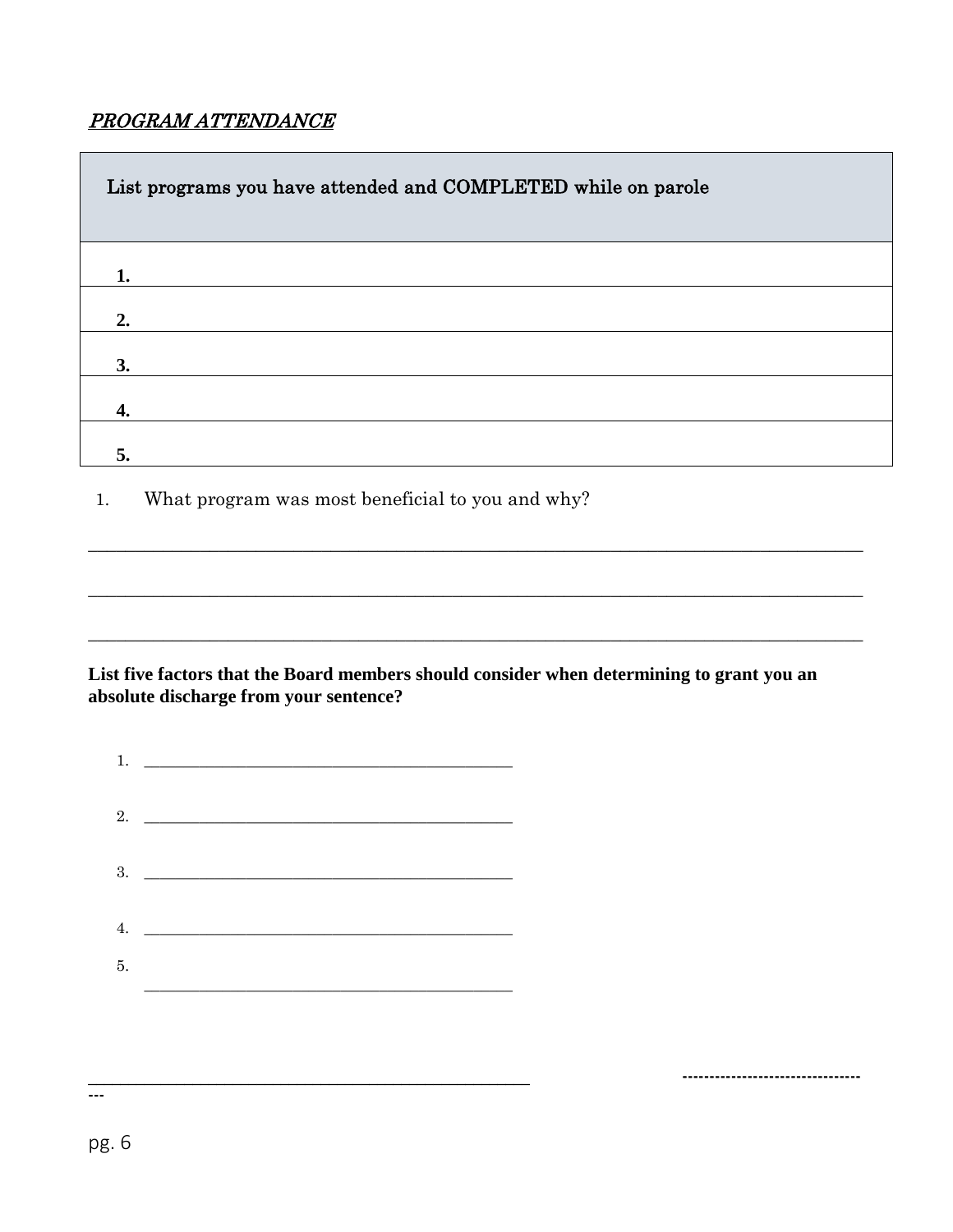#### APPICANT SIGNATURE DATE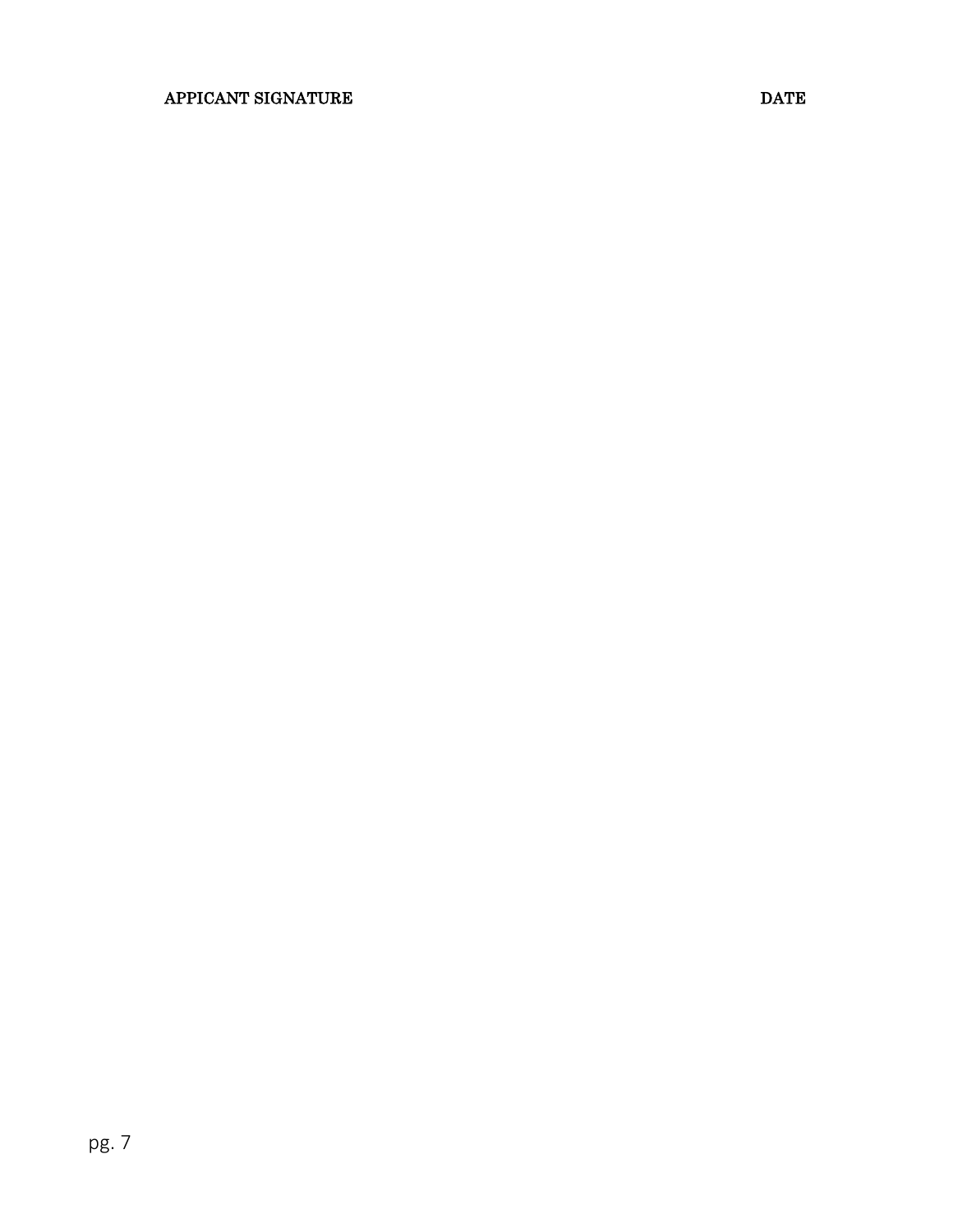# COMMUNITY CORRECTIONS APPLICATION

To Be Completed by Community Corrections Officer (CCO):

| A. Substance Abuse      |
|-------------------------|
|                         |
| <b>B.</b> Mental Health |
|                         |
| C. Program Needs        |
|                         |
| D. Program Commitment   |
|                         |
| E. Employment           |
|                         |
| F. Community Support    |
|                         |

I am submitting this absolute discharge application for the following reasons: